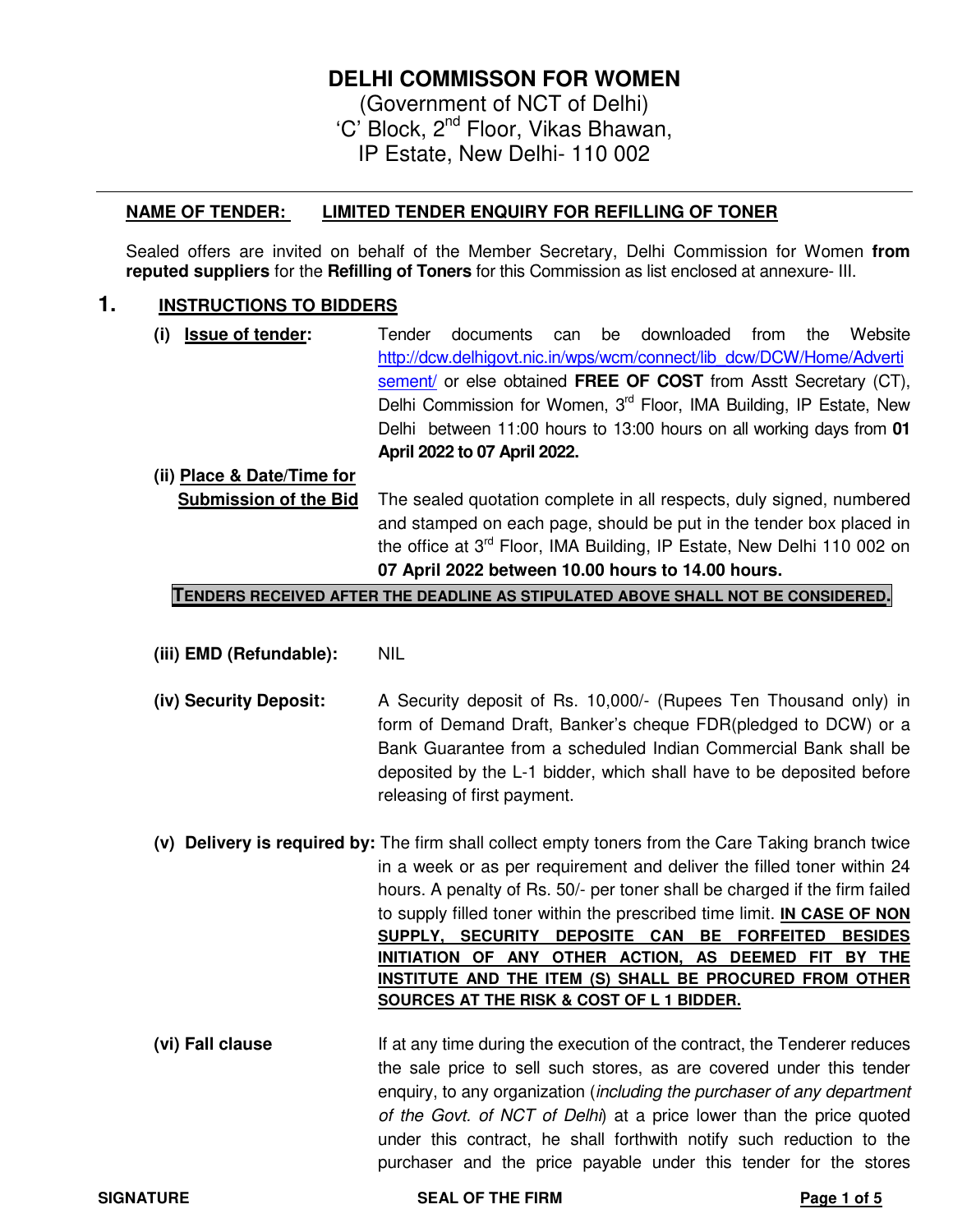supplied after the date of coming into force of such reduction, the price of items shall stand correspondingly reduced.

**(vii) Opening of Tenders:** Tenders shall be opened on **07 April 2022 at 14.30 hrs** in the Room of Asstt Secretary (CT) of this Commission. If the said Closing Date is declared a public holiday for any reason, the tender shall be opened on the next working day.

The tendering process of the Institute involves a **two-stage** scrutiny as detailed below:

- **(a) First only the Pre Qualification bids shall be opened on 07 April 2022** and read out before participants/Tenderers present at that time.
- **(b)** The Price bids of qualified Tenderers at the pre-qualification stage **shall be opened in due course of time. Date of opening of price bids of those firms who found eligible at pre-qualification stage shall be intimated later.**

## **2. PROCEDURE FOR SUBMITTING TENDERS**

## **PLEASE READ CAREFULLY AND COMPLY ACCORDINGLY**

#### **PRE QUALIFICATION BID:**

Should be placed in sealed covers/envelopes superscribing the wordings **"PRE-QUALIFICATION/TECHNICAL BID" AND NAME OF THE TENDER**. **The following documents should be enclosed in the Pre-Qualification Bids:** 

**1. Covering letter 2. Copy of GST registration certificate, 3. Copy of PAN. 4. Performance Certificate from any Govt organization for supplying various goods/materials.** 

**PLEASE NOTE THAT NO PRICES SHALL BE INDICATED IN THE PQB OTHERWISE THE BID WILL BE REJECTED OUTRIGHT WITHOUT ANY FURTHER CORRESPONDENCE.** 

- **(i) Prequalification bids and Price Bids should be prepared in different sealed envelops.** 
	- **(ii)** Pre-Qualification and Price Bid envelopes/covers prepared separately as above, must be kept together in a bigger single sealed cover super scribed the tender and name address of the tenderer.
	- **(iii) EACH PAGE SHOULD BE NUMBERED SERIALLY, STAMPED AND SIGNED BY THE AUTHORISED SIGNATORY OF THE FIRM.**
	- **(iv)** Covering letter should clearly indicate the list of enclosures.
	- **(v)** The tender should be typed and the price be quoted in words as well as in figures without any over writing or erasing cutting etc. failing which such tenders will be rejected.
	- **(vi)** Telegraphic/Telex/Fax and letter head quotations are not acceptable and will be ignored.
	- **(vii) The Security deposit shall be valid for the contract period + 60 days.**

.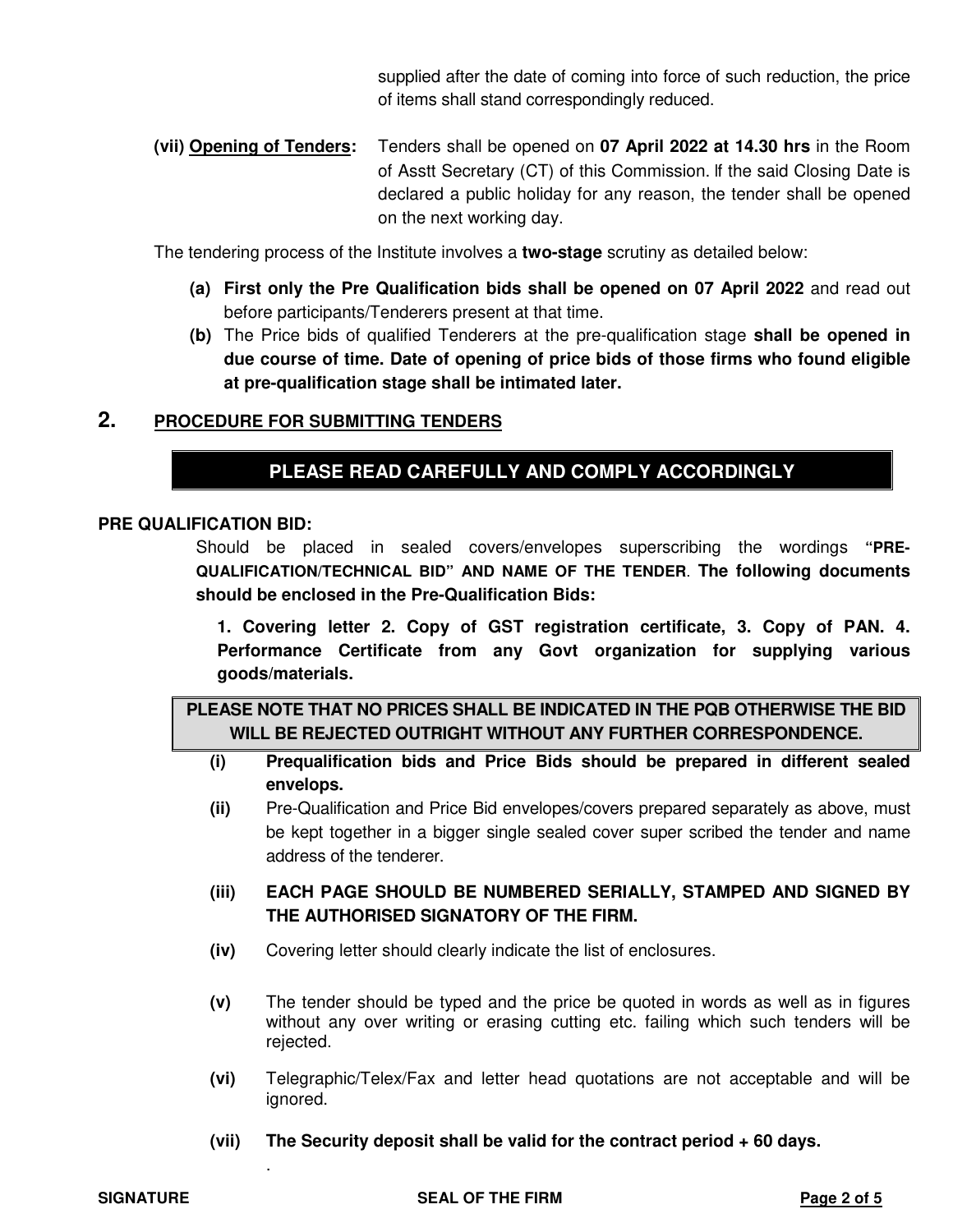**(viii)** No interest shall be payable by the purchaser on the Security Deposit.

## **(ix) IMPROPERLY OR INCOMPLETELY PREPARED TENDERS ARE LIABLE TO BE REJECTED AND NO FURTHER CORRESPONDENCE SHALL BE ENTERTAINED IN THIS REGARD, WHICH MAY PLEASE BE NOTED.**

## **PRICE BID:** Price offered should be placed in sealed envelops/covers sets (as per annexure I) superscribing the wordings "PRICE BID", Name of the tenderer. **GST should be clearly mentioned for each items.**

- i) Tenderers should quote the price clearly indicating GST. Tenderers must not quote price as inclusive of GST. However, if the item is tax free, it should be clearly mentioned.
- ii) The prices should be indicated in words and figures, without any overwriting/erasing.

#### **3. WRONG INFORMATION**:

Furnishing wrong/incorrect/misleading information in the Tender Bid, if detected at any stage, would lead to **cancellation of the bid submitted by the Tenderer BESIDES INITIATION OF ANY OTHER ACTION, AS DEEMED FIT BY THE COMMISSION UNDER THE LAW OF THE LAND**.

#### **4. PAYMENT TERMS AND CONDITIONS:**

Payment shall be made on delivery and inspection of complete items at the premises of the Indenter.

Dated:

SEAL SEAL SEAL SEAL SUITS AND SUITS AND SUITS AND SUITS AND SUITS AND SUITS AND SUITS AND SUITS AND SUITS AND SUITS AND SUITS AND SUITS AND SUITS AND SUITS AND SUITS AND SUITS AND LOTS AND LOTS AND LOTS AND LOTS AND LOTS A

Authorized Signatory (on behalf of the Tenderer)

Name & address of the tenderer with stamp: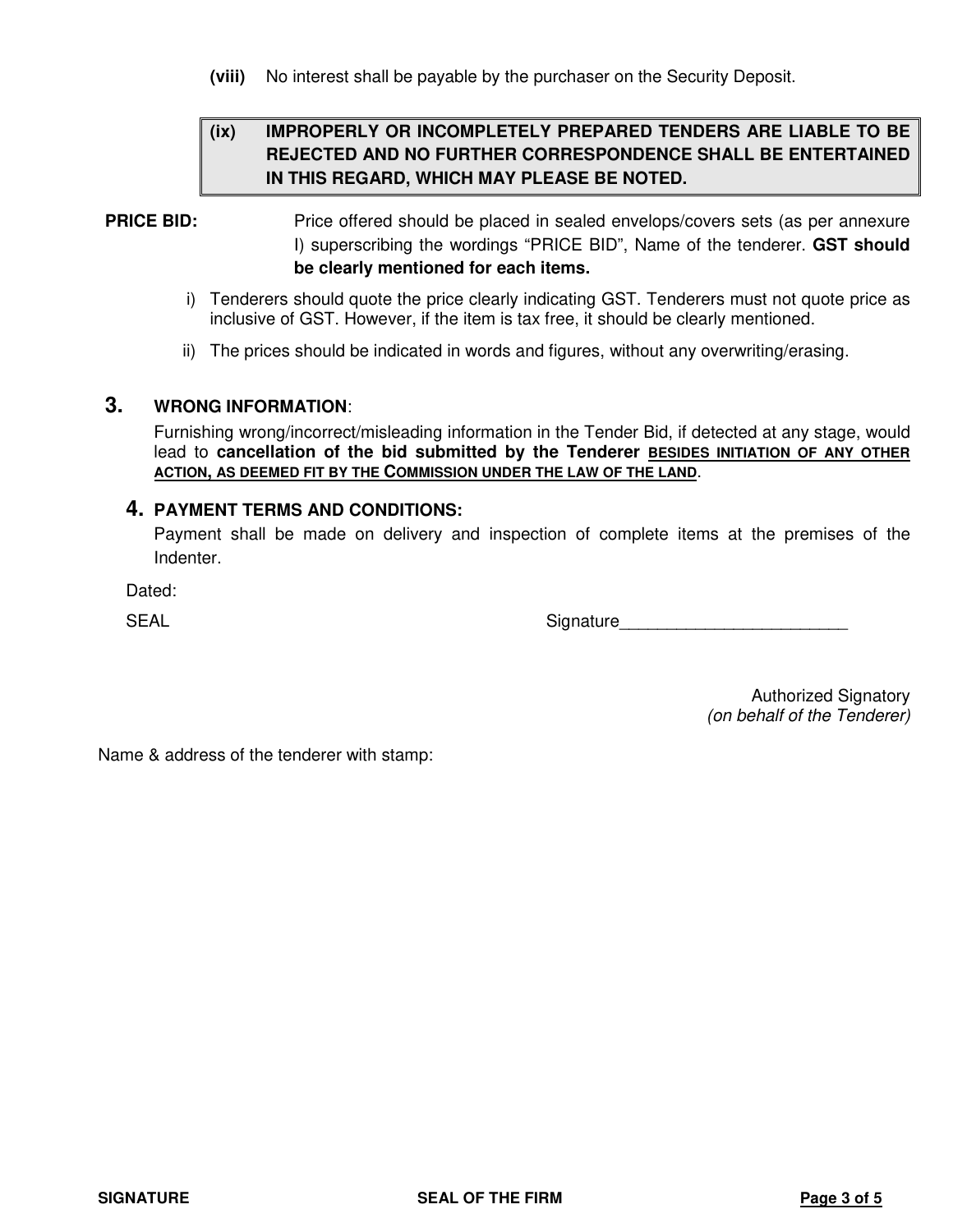## **ANNEXURE- I**

### **CHECK LIST OF ENCLOSURE**

| SI <sub>No</sub> | <b>Name of Documents</b>              | Whether attached,<br>Yes/No | Remarks,<br>if any |
|------------------|---------------------------------------|-----------------------------|--------------------|
|                  | Covering letter                       |                             |                    |
| 2.               | Copy of GST registration certificate  |                             |                    |
| 3.               | Copy of PAN                           |                             |                    |
| 4.               | Performance Certificate for supply of |                             |                    |
|                  | various goods/materials from any Govt |                             |                    |
|                  | organization                          |                             |                    |

**Note: In absence of any above documents, the tender shall be rejected without any further communication.**

**Please attach separate sheet (s), duly signed, if the space above is insufficient** 

## **ANNEXURE- II**

**(Specimen for Price Bid)** 

Limited Tender Enquiry for : **Refilling of Toner/Cartridge**

| SI.<br>No.     | <b>Description of</b><br>items | Rates (in Rs.)<br>for 01 unit | GST %, if<br>any |
|----------------|--------------------------------|-------------------------------|------------------|
| 1              | <b>HP 388A</b>                 |                               |                  |
| $\overline{2}$ | HP 2612                        |                               |                  |
| 3              | <b>HP 255A</b>                 |                               |                  |
| 4              | <b>HP 110A</b>                 |                               |                  |

## **Please attach separate sheet (s), duly signed, if the space above is insufficient**

Authorized Signatory (on behalf of the Tenderer)

Name & address of the tenderer with stamp: